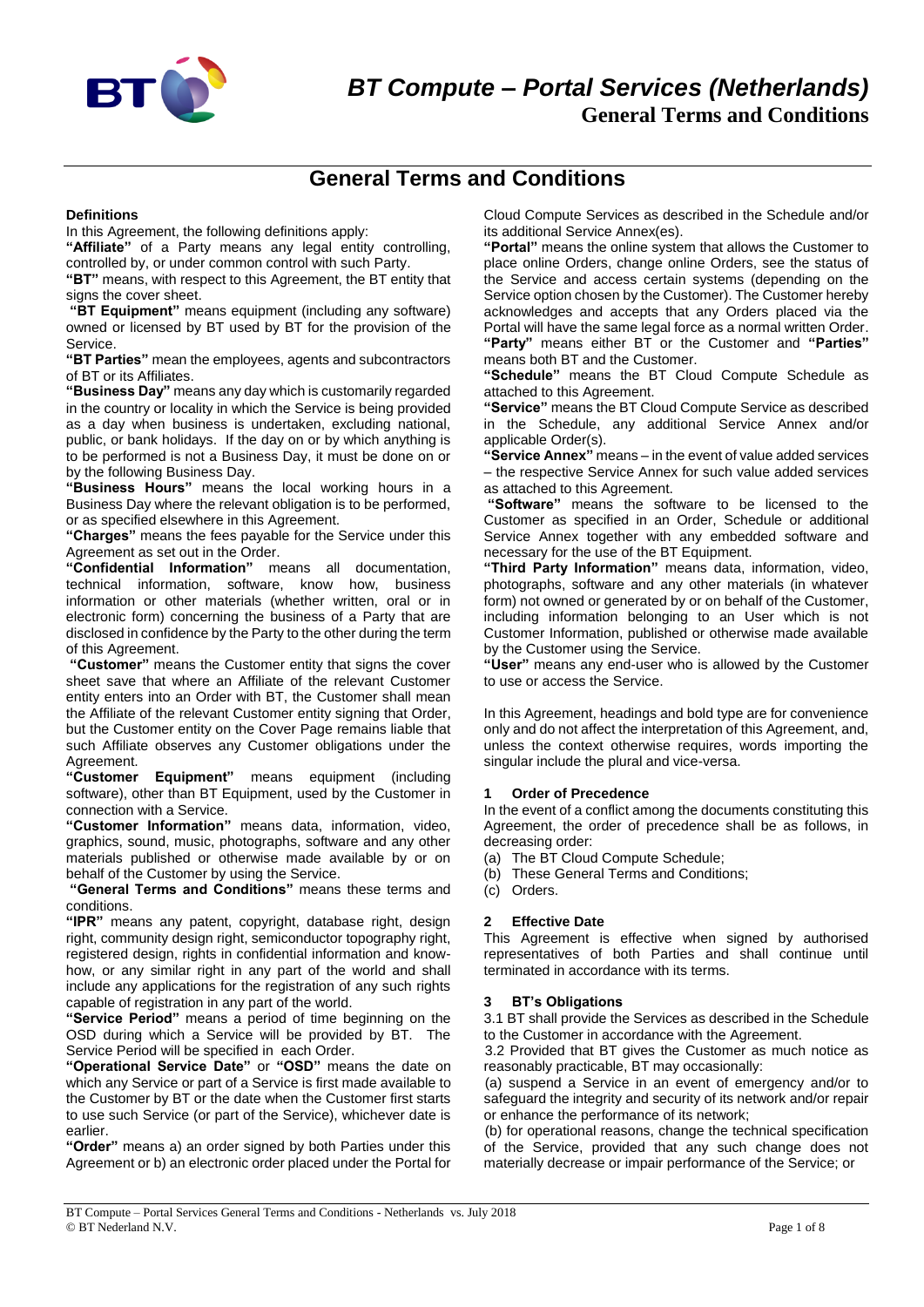

(c) provide an alternative, equivalent service, where it becomes necessary to do so.

# **4 The Customer's Obligations**

4.1 Without prejudice to Clause 9.1, where the Customer is responsible for any preparatory activities required by BT in order to supply the Services, the Customer shall ensure that all such preparatory work, information, items or consents are completed, made available or obtained (as relevant) at its own cost in sufficient time to allow BT to complete its work and deliver the Services..

4.2 Subject to Clause 14, if the Customer delays or fails to perform its obligations under Clauses 4.1, then, at BT's option, BT may: (i) change the delivery date or cancel the relevant Order(s) and charge the Customer for any applicable cancellation Charges as set forth in clause 5.1 below; or (ii) invoice the Customer for any additional Charges incurred for any work that is performed by BT on behalf of the Customer and that is directly attributable to the Customer's failure to perform or delay where such work is necessary to provide the Services. Except in the case of an emergency, BT shall seek to notify the Customer in advance of its intention to invoke this clause.

# **5 Orders**

5.1 The Customer may cancel the delivery of Services before the relevant OSD, but will be responsible for any cancellation charges as set out in the Order or, if none are specified, any costs BT has incurred until the moment of cancellation. Cancellation is only valid after Parties have signed a (cease) Order specifying exactly the (parts of a) Service to be cancelled and the details of the cancellation charges. Such (cease) Order shall be provided by BT to the Customer without undue delay upon receipt of the cancellation notice.

5.2 BT may accept instructions from a person who BT reasonably believes is acting with the Customer's authority.

# **6 Charges**

6.1 The Charges for Services are set out in the Orders.

6.2 The Customer shall pay all Charges for Services within thirty (30) days of the date of BT's invoice, without any set-off, counterclaim or deduction. Where applicable, BT may set-off any amounts it owes to the Customer against any amounts owed by the Customer to BT under this Agreement. In the event of a failure of the Customer to pay BT's charges (other than any amount subject to a good faith dispute as set forth in Clause 6.5 below) by the due Date; in accordance with EU Directive 2011/7/EU on late payment, BT may at its discretion (without prejudice to its other rights and remedies under this Agreement, at law or otherwise) (i) add interest charges, from the due date, to any past due amounts at a per annum rate of seven eight (8) percentage points above the base lending rate of the European Central Bank, compounded daily, or the maximum rate permitted by law, whichever is less; (ii) charge a lump sum of forty (40) Euros for recovery costs; and (iii) claim an additional compensation in the event the recovery charges incurred by BT, as evidenced by supporting documents, exceed the lump sum referred to in subsection (ii) of this Clause.

6.3 BT will invoice and the Customer will pay all Charges in euro. Charges are exclusive of all applicable taxes (including but not limited to value-added taxes).

6.4 The Customer will promptly, but in no event later than fourteen (14) days from the date of invoice, notify BT in writing of any disputed invoice, together with all information relevant to

the dispute, and an explanation of the amount disputed and the reasons. The Customer must pay all undisputed amounts in accordance with Clause 6.2 unless the disputed amount is less than 5% of the total invoice amount in which case the total invoice amount shall be due and payable by the due date. Disputes shall be resolved promptly and the resolved amount, if any, payable within fourteen (14) Business Days after resolution. Interest will accrue from the due date on subsequent payments of amounts withheld or credits on overpayments refunded.

6.5 Without prejudice to any other provision of this Agreement, BT reserves the right to treat failure to pay by the Customer as a material breach of this Agreement. If the Customer commits such material breach, BT's rights are set out in Clause 12. Additionally, BT reserves - subject to fourteen (14) days prior written notice to the Customer - the right to restrict, suspend or terminate provision of the relevant Service or Order and BT shall be released from its obligations under this Agreement with respect to such Service or Order until any balance due is paid or until such other material breach is remedied.

6.6 Unless otherwise agreed in writing, a failure by BT to include the Customer references on the invoice shall not constitute a valid reason by the Customer to withhold payment due under the invoice.

6.7 BT shall have the right to forward or make available all invoices electronically in accordance with the applicable einvoicing terms and conditions. As an alternative to the standard electronic invoicing, Customer may choose to notify BT that the Customer prefers to receive a paper invoice against the applicable paper invoicing Charges. Without prejudice to the application of any mandatory legal provisions, the Customer accepts that BT has the right to draw up its invoices in English.

# **7 Use of the Service-BT's Acceptable Use Policy (AUP)**

7.1 Except as set out in Clause 17, the obligations of BT under this Agreement are solely to the Customer and not to any third party. The Customer is responsible for its Customer Information and that of any of its Users (including any Customer Information hosted by the Customer or any User on behalf of third parties). The Customer may use any Service for its own business purposes, provided that the Customer: (a) complies with, and ensures that any User complies with the terms of any applicable legislation, BT's AUP set forth below and any licence applicable to the Customer in any country where the Service is provided; (b) shall remain responsible for: (i) access and use of the Service by Users; (ii) all Charges incurred in connection with the Services; and (iii) compliance with all terms and conditions of this Agreement by it and Users; (c) ensures that its list of Users is kept current, and that the Customer terminates access immediately for anyone who is no longer a User; and (d) complies with the provisions of any Software licences provided with or as part of the Service. In accordance with BT's AUP the Service must not be used: (a) fraudulently or in connection with a criminal offense under the laws of any country where the Service is provided; (b) to send, receive, upload, download, use or re-use any information or material which is offensive, abusive, indecent, defamatory, obscene or menacing, or in breach of confidence, copyright, privacy or any other rights; (c) in contravention of any instructions that BT has given under the Agreement; (d) to cause annoyance, inconvenience or needless anxiety; or (e) to send or provide or receive unsolicited advertising or promotional material.

7.2 Breach by the Customer or any User (with or without the Customer's knowledge or approval) of Clause 7.1, which, is, or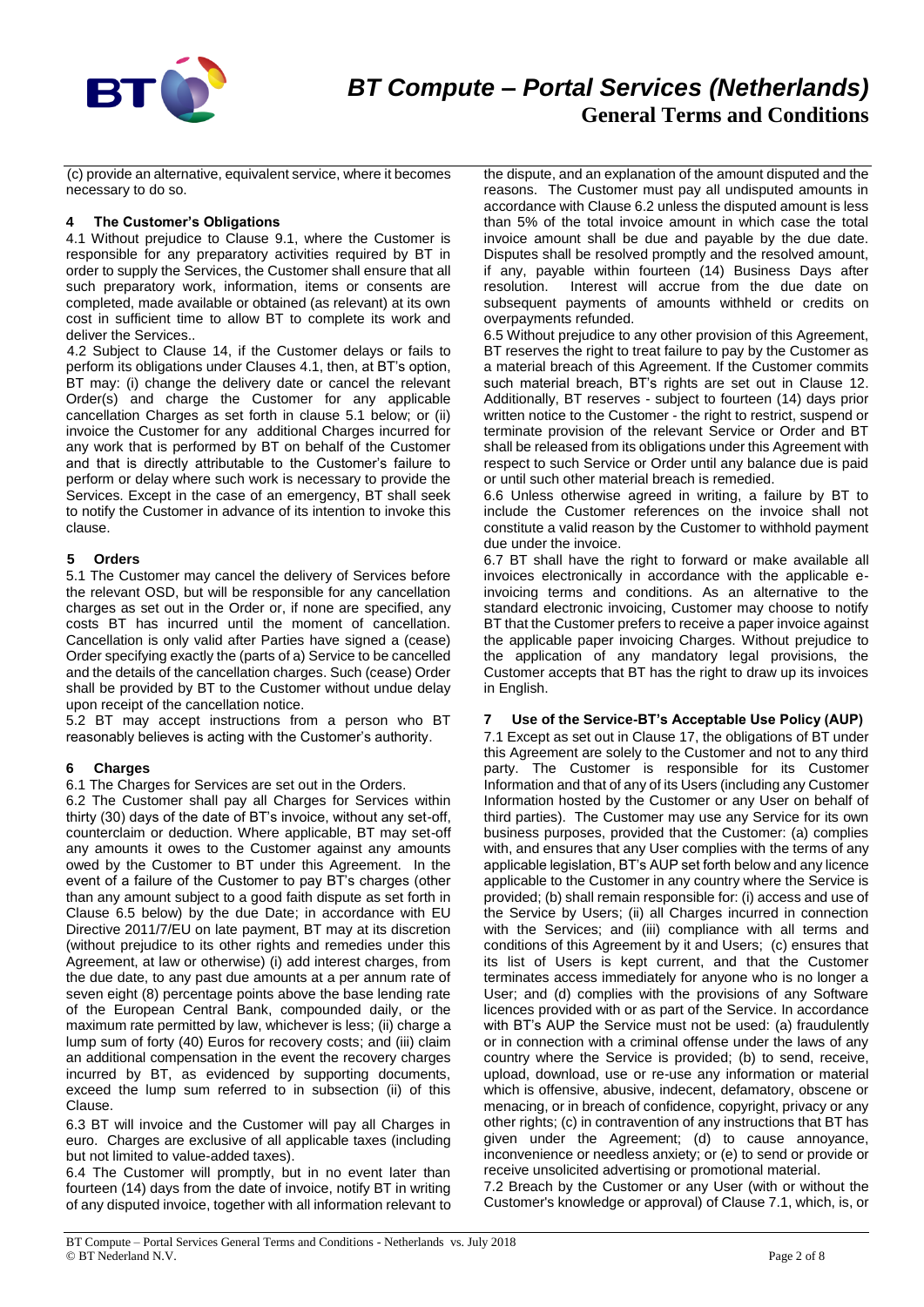

is likely to be, detrimental to the provision of the Service to the Customer or any other customer and fails to take corrective action within a reasonable period of receiving notice from BT, shall constitute a material breach for the purposes of Clause 12.2 and as such BT may either suspend the Service or terminate the Service pursuant to the General Terms and Conditions of the Agreement. If Service is suspended it will not be restored until the Customer provides an acceptable assurance that there will be no further contravention.

7.3 The Customer shall keep harmless, defend and indemnify BT, its Affiliates and the BT Parties against any claims, losses, costs and liabilities arising from any claims by any third party, including Users, in connection with the use or misuse of the Service in breach of Clause 7.1.

# **8 Connection of Customer Equipment to the Service**

8.1 The Customer is responsible for the provision, installation, configuration, monitoring and maintenance of any Customer Equipment used in connection with the Service. The Customer shall ensure that any the Customer Equipment connected to or used with Service is connected and used in accordance with any instructions and safety and security procedures applicable to the use of that Customer Equipment.

8.2 The Customer shall ensure that any Customer Equipment connected (directly or indirectly) to the Service is technically compatible with the Service and approved for that purpose under any applicable law or regulation. BT does not make any commitment with respect to the interoperability between the Service and Customer Equipment.

## **9 BT Equipment**

9.1 BT is exclusively responsible for the provision, installation, configuration, monitoring and maintenance of any BT Equipment used in connection with the Service. BT shall ensure that any the BT Equipment connected to or used with Service is connected and used in accordance with any instructions and safety and security procedures applicable to the use of that BT Equipment.

9.2 BT shall ensure that any BT Equipment connected (directly or indirectly) to the Service is technically compatible with the Service and approved for that purpose under any applicable law or regulation.

# **10 Confidentiality**

10.1 BT and the Customer shall keep in confidence all Confidential Information obtained under or in connection with this Agreement and will not disclose it to any party other than in confidence to (a) their employees or employees of their Affiliates; or (b) their professional advisors; or (c) in the case of BT, employees of their subcontractors, in each case only to those who have a need to know such Confidential Information and to the extent necessary for performance of this Agreement or the use of the Service.

10.2 This Clause 10 shall not apply to information that is: (a) in the public domain other than in breach of this Agreement; (b) in the possession of the receiving Party before such divulgence has taken place; (c) obtained from a third party who is free to divulge the same; or (d) developed by the receiving party independently of and without access to Confidential Information obtained under this Agreement.

10.3 If either BT or the Customer receives a demand from a lawful authority, regulatory authority or court to disclose any Confidential Information provided to it by the other, it may comply with such demand if it has (a) satisfied itself that the demand is lawful; (b) where possible, given the other party the

maximum written notice permissible under the demand in which to make representations; and (c) marked the required information as the Confidential Information of the other party.

10.4 The receiving Party must, for a period of three (3) years following the termination of this Agreement, comply with this Clause 10 with respect to Confidential Information it receives under this Agreement.

10.5 The receiving Party shall return or destroy any Confidential Information upon the request of the disclosing Party.

10.6 The Parties acknowledge that a violation of this Clause 10 may cause irreparable harm to the disclosing Party, for which monetary damages would be inadequate, and injunctive relief may be sought for a breach of this Clause 10.

## **11 Intellectual Property Rights**

11.1 All IPR of either Party either pre-existing or created by either Party during or arising from the performance of this Agreement shall remain the absolute property of that Party or its licensors.

11.2 Without prejudice to any open source software licence terms, which terms shall apply independent of this licence grant:

(a) BT grants the Customer a non-transferable and nonexclusive licence to use in object code form, all Software and associated documentation that may be supplied by BT, subject to the Customer's compliance with the Agreement, any third party terms and conditions that apply to the use of the Software, and associated documentation, solely as necessary for receipt or usage of the Service; and

(b) The Customer undertakes not to copy, decompile or modify or reverse engineer any Software or knowingly allow or permit anyone else to do so, except as expressly permitted by BT in writing or otherwise provided at law.

11.3 The term of any licence granted by BT under Clause 11.2 is coterminous with the term for the Service with which the Software is associated or in relation to which any Service is supplied.

11.4 Excluding any open source Software that may be made available by BT to the Customer in connection with the delivery of the Services, BT will indemnify the Customer against all third party claims and proceedings arising from infringement of any third party's IPR by the Customer's receipt of any Services only to the extent that the Customer promptly notifies BT in writing of any such claim, that BT is given immediate and complete control of any such claim, that the Customer does not make any public statements related to the claim or in any way prejudice BT's defence of such claim, and that the Customer gives BT all reasonable assistance with such claim. All costs incurred or recovered in such negotiations, litigation, and settlements shall be for BT's account.

11.5 The indemnity set out in Clause 11.4 shall not apply to claims or proceedings arising from: (a) use of any BT Equipment, Services or any Software in conjunction or combination with other equipment or software or any other service not supplied by BT; (b) any unauthorised alteration or modification of the Service or any Software; (c) Customer Information, designs or specifications supplied by or on behalf of the Customer; or (d) use of the Service or any Software other than in accordance with this Agreement.

11.6 The Customer will indemnify and hold BT harmless against all such claims, losses, costs and liabilities arising from the matters set out in Clause 11.5 (a), (b), (c) and (d) above that are attributable to the Customer or its agents or Users and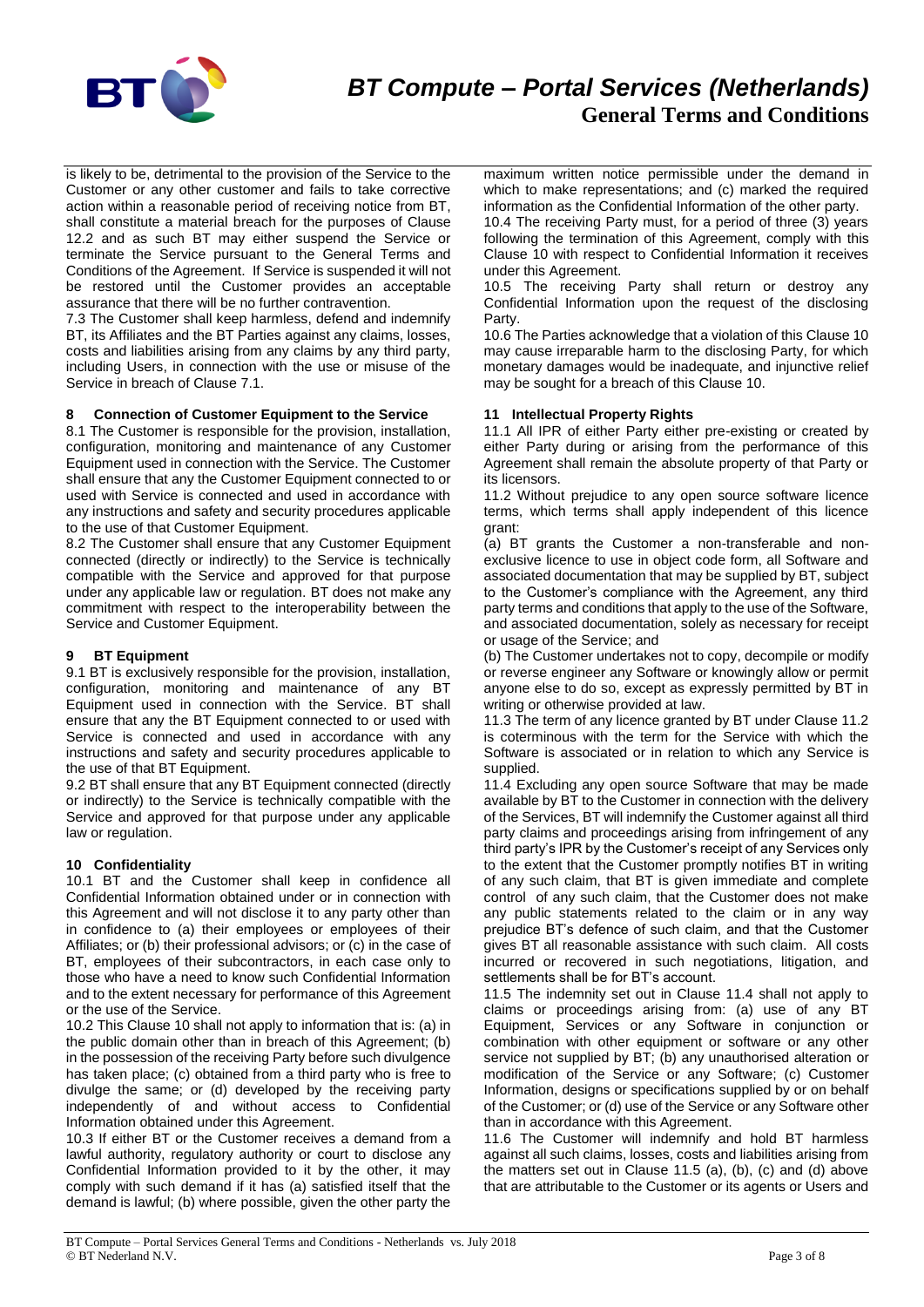

will, immediately upon notification of any such claim by BT, cease any activity that gave rise to the claim.

11.7 If any Service becomes, or BT believes it is likely to become, the subject of a claim of infringement of any IPR as referred to in Clause 11.4, BT, at its option and expense, may: (a) secure for the Customer a right of continued use; or (b) modify or replace the Service so that it is no longer infringing, provided that such modification or replacement shall not materially affect the performance of the Service.

11.8 The indemnity in Clause 11.4 sets out the Customer's sole and exclusive remedy for claims of infringement of intellectual property rights.

## **12 Termination of Service and the Agreement**

12.1 Subject to any Service Period that may apply and unless otherwise specified in the Schedule or Order, either Party may terminate this Agreement at any time by giving ninety (90) days' written notice to the other; provided, however, that where the Customer exercises its rights under this Clause 12.1, the Customer shall be liable for payment to BT of any outstanding Charges as set out in the Schedule and/or Order.

12.2 Either Party may immediately by notice terminate this Agreement if one of the following events occurs: (a) the other Party commits a material breach and has failed to rectify the breach within thirty (30) days after the terminating Party has given its notice of default; (b) an event as set out in Clause 14 prevents the performance of the whole or a substantial part of the other Party's obligations in relation to the Service for a continuous period of thirty (30) days after the date on which it should have been performed; (c) any governmental or regulatory authority with competence and/or jurisdiction over the Parties decides that the provision of the Service under this Agreement is contrary to existing laws, rules or regulations or any decision, law or other official governmental order makes the provision of the Service illegal. In such case no damages shall be due or (d) any of the authorisations or regulatory formalities required was or is not obtained, is withdrawn or is no longer valid for whatever reason.

12.3 A party may immediately by notice terminate this Agreement if the other Party is the subject of a bankruptcy order, or becomes insolvent, or makes any arrangement or composition with or assignment for the benefit of its creditors, or if any of its assets are the subject of any form of seizure, or goes into liquidation, either voluntary (otherwise than for reconstruction or amalgamation) or compulsory or if a receiver or administrator is appointed over its assets (or the equivalent of any such event in the jurisdiction of such other Party).

12.4 Upon termination of this Agreement for any reason other than for cause, all Orders that have been executed prior to the date of termination shall remain unaffected and continue in full force and effect until termination or expiry of each Order in accordance with the terms of that Order.

12.5 Upon termination of this Agreement (including any affected Order executed under it) the rights of the Parties accrued up to the date of such termination shall remain unaffected.

12.6 In the event of termination of this Agreement or any Order by BT for material breach by the Customer, BT shall be entitled to all termination Charges from the Customer as if the Customer had terminated for convenience at that point in time, as set out in the Schedule and/or Orders.

### **13 Limitation of Liability**

13.1 Neither Party excludes or restricts in any way its liability for death or personal injury resulting from its own negligence or

the negligence of its employees or agents acting in the course of their employment or agency or for fraudulent misrepresentation.

13.2 Subject to Clause 13.1, neither Party shall be liable to the other, whether in contract, tort, under statute or otherwise howsoever arising under or in connection with this Agreement (including in each case negligence): (a) any loss of profits, business, contracts, anticipated savings, reputation, opportunity, goodwill (including pecuniary losses arising from loss of goodwill), or revenue; (b) any loss or corruption or destruction of data; except if this was explicitly part of the BT Service; (c) any special, indirect or consequential loss or damage whatsoever; and/or (d) any loss arising from the transmission of viruses except if this was explicitly part of the BT Service, in all cases set out in this Clause 13.2, whether or not that Party was advised in advance of the possibility of such loss or damage.

13.3 Subject to any other limitations of liability that are set out in the relevant Schedule, if a Party is in breach of any obligations hereunder, or if any other liability however arising, whether deliberate or unintentional (including liability for negligence or breach of statutory duty) arises in connection with an Order or with these General Terms and Conditions. then, subject to Clauses 13.1 and 13.2 of this Agreement, such Party's liability to the other Party shall be limited to €1,000,000 for any one event or series of connected events and to €2,000,000 for all events (connected or unconnected) in any period of twelve (12) consecutive months; provided, however, that any remedies contained in any Service Level Agreement shall be the sole and exclusive remedies for any failure to meet the performance obligations under that Service Level Agreement.

13.4 BT shall implement reasonable precautions to prevent any unauthorized access by third parties to any part of the telecommunications network used to provide the Services to the Customer, but BT shall not be liable for any loss or damage sustained by the Customer in the event of any unauthorized access in spite of BT's reasonable precautions.

13.5. Particularly for the Service under this Agreement, BT excludes all liability of any kind in respect of Customer Information, Third Party Information, and any other material on the Internet which can be accessed using the Service. BT is not responsible in any way for any goods (including software) or services provided by third parties and advertised, sold or otherwise made available by means of the Service or on the Internet. Therefore, the Customer accepts that BT is under no obligation to edit, review or modify the Customer Information or Third Party Information and that BT does not examine the use to which the Service is put. However, BT reserves the right to suspend access to any Customer Information or Third Party Information following notice to the Customer if BT reasonably believes that such access may constitute a breach of the Agreement, any applicable law or any third party right. Furthermore, BT will not be liable to the Customer either in contract, tort (including negligence) or otherwise for the acts or omissions of other providers of telecommunications or Internet services (including domain name registration authorities) or for faults or failures of their equipment.

### **14 Force Majeure: Matters Beyond the Reasonable Control of Either Party**

14.1 Neither Party shall be liable for failure or delay in the performance of its obligations caused by or resulting from force majeure, which shall include, but not be limited to, events that are unpredictable, unforeseeable or irresistible, such as any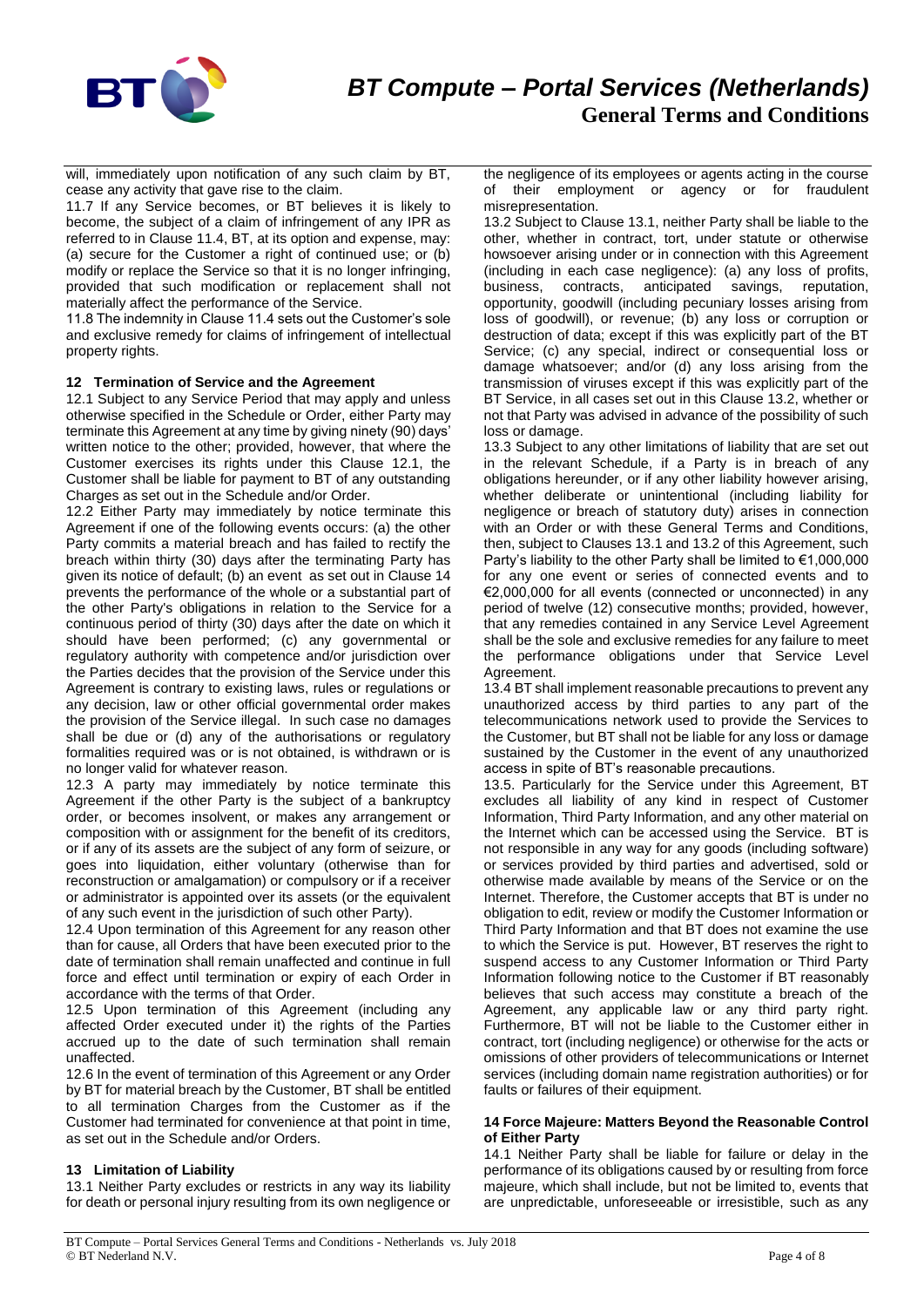

extremely severe weather, flood, landslide, earthquake, storm, lightning, fire, subsidence, epidemic, acts of terrorism, biological warfare, outbreak of military hostilities (whether or not war is declared), riot, explosions, strikes or other labour unrest (not attributable to the Party claiming force majeure), civil disturbance, sabotage, expropriation by governmental authorities and any other act or any event that is outside the reasonable control of the concerned Party.

14.2 BT will have no liability to the Customer for failure to supply the Service if (a) a third person is unable or refuses to supply or delays supplying a service or product to BT and there is no alternative available to BT at reasonable cost; or (b) BT is prevented by legal or regulatory restrictions from supplying the Service.

## **15 Dispute Resolution**

The Parties will use all reasonable efforts to amicably resolve any dispute. The Parties will, at a minimum, use the following the procedure in the event a dispute arises with respect to any aspect of this Agreement. Upon written notification by one Party to the other that a dispute exists, working level managers of the respective Parties will attempt in good faith to work out a resolution within thirty (30) days following the day of written notification of a dispute. If an agreement cannot be reached by the end of the aforementioned period, the Parties shall prepare a document containing information that is designed to assist resolution of the dispute containing what has been agreed and what remains in dispute between them. No later than two weeks thereafter, or at some other time as mutually agreed by the Parties, representatives of the Parties at Vice President level or above shall meet to further attempt to resolve the matter or to agree on a course of action to resolve the matter. Such course of action may include use of formal dispute resolution processes, including but not limited to non-binding mediation or binding or non-binding arbitration. In the event that the Parties are unable to resolve the matter or agree on a course of action at this executive level within thirty (30) days, either Party shall have the right to pursue legal or equitable remedies as it sees fit.

Nothing contained herein shall preclude either Party from seeking equitable relief at any time in a court having jurisdiction under the terms of this Agreement in the event that a risk of imminent harm to that Party exists and no appropriate remedy for such harm exists under the Agreement..

### **16 Notices**

16.1 Except for notices given in accordance with Clause 3.5, all notices given under this Agreement shall be in writing, in the English language, unless the Parties agree otherwise or local law and regulations provide otherwise, and shall be sent by prepaid post, facsimile or by electronic mail to: (a) the other Party to the address; fax number or email address set out on the Order; (b) the other Party to these General Terms and Conditions at the address; fax number or email address set out on the cover page; or (c) either the Party or any other addressee at any other address that a Party has given to the other for that purpose.

16.2 Notices given under this Agreement are deemed to be given by the sender and received by the addressee: (a) if sent by prepaid post, three (3) Business Days from and including the date of postage; or (b) if sent by facsimile, when transmitted to the addressee; but if transmission is on a day that is not a Business Day or after 4 p.m in the addressee's time zone, it is deemed to be duly given and received on the next Business

Day; or (c) if sent by electronic mail, when sent to the addressee.

# **17 Assignment/Subcontracting**

17.1 Either Party reserves the right to assign all or part of this Agreement at any time to any Affiliate, subject to providing the other Party prior written notice of such assignment. Any assignment to a party other than an Affiliate requires the prior written agreement of the other Party.

17.2 This Agreement will be binding on, and inure to the benefit of, the Parties and their successors and permitted assigns.

17.3 BT may subcontract the performance of any of its obligations under this Agreement, but without relieving BT from any of its obligations to the Customer. The Customer agrees and understands that it may need to interact directly with such BT Party for ordering, provisioning or maintaining the Service as directed by BT.

## **18 Governing Law and Jurisdiction**

Unless otherwise agreed in writing, this Agreement and any claims or disputes arising out of, relating to or in connection with it, shall be governed exclusively by the laws of the Netherlands. The applicable Courts of Amsterdam shall have exclusive jurisdiction to determine any dispute arising out of or in connection with this Agreement to which the Parties irrevocably submit. The Parties agree that the UN Convention on the Sales of Goods shall not apply to this Agreement.

## **19 Miscellaneous Provisions**

19.1 **Publicity:** While the Parties are entitled to announce publicly and within their organisation the fact that they have entered into this Agreement, neither Party may publish or use any other advertising, sales promotions, press releases, announcements, or other publicity that relates to this Agreement or that uses the trademark, service mark, trade name, logo or other indicia of origin of the other Party or its Affiliates in connection with this Agreement or any Services provided under this Agreement, without the prior written approval of the other Party which shall not unreasonably be withheld.

19.2 **Customer Satisfaction Surveys:** Each Party agrees to co-operate with the reasonable requirements of the other Party in relation to customer satisfaction surveys organised by or on behalf of that Party.

# 19.3 **Data Protection:**

19.3.1 In this Agreement, the following terms each have the meaning given to it in the General Data Protection Regulation (Regulation (EU) 2016/679) (hereinafter "GDPR"): "Binding Corporate Rules", "Controller", "Data Subject", "Personal Data", "Personal Data Breach", "Processing", "Processor" and "Supervisory Authority".

"Sub-Processor" means a BT Affiliate or BT's supplier or subcontractor that BT engages to Process Customer Personal Data for the purposes of the Agreement; "Customer Personal Data" means only the proportion of Personal Data where the Customer is the Controller and that BT needs to Process on the Customer's behalf as a Processor in providing the Services to the Customer under the Agreement; and "EU-US Privacy Shield" means a legal framework adopted by the European Commission in its adequacy decision of 12 July 2016 that ensures an adequate level of protection for Personal Data transferred from the European Union to organisations in the United States that have self-certified to the EU-US Privacy Shield.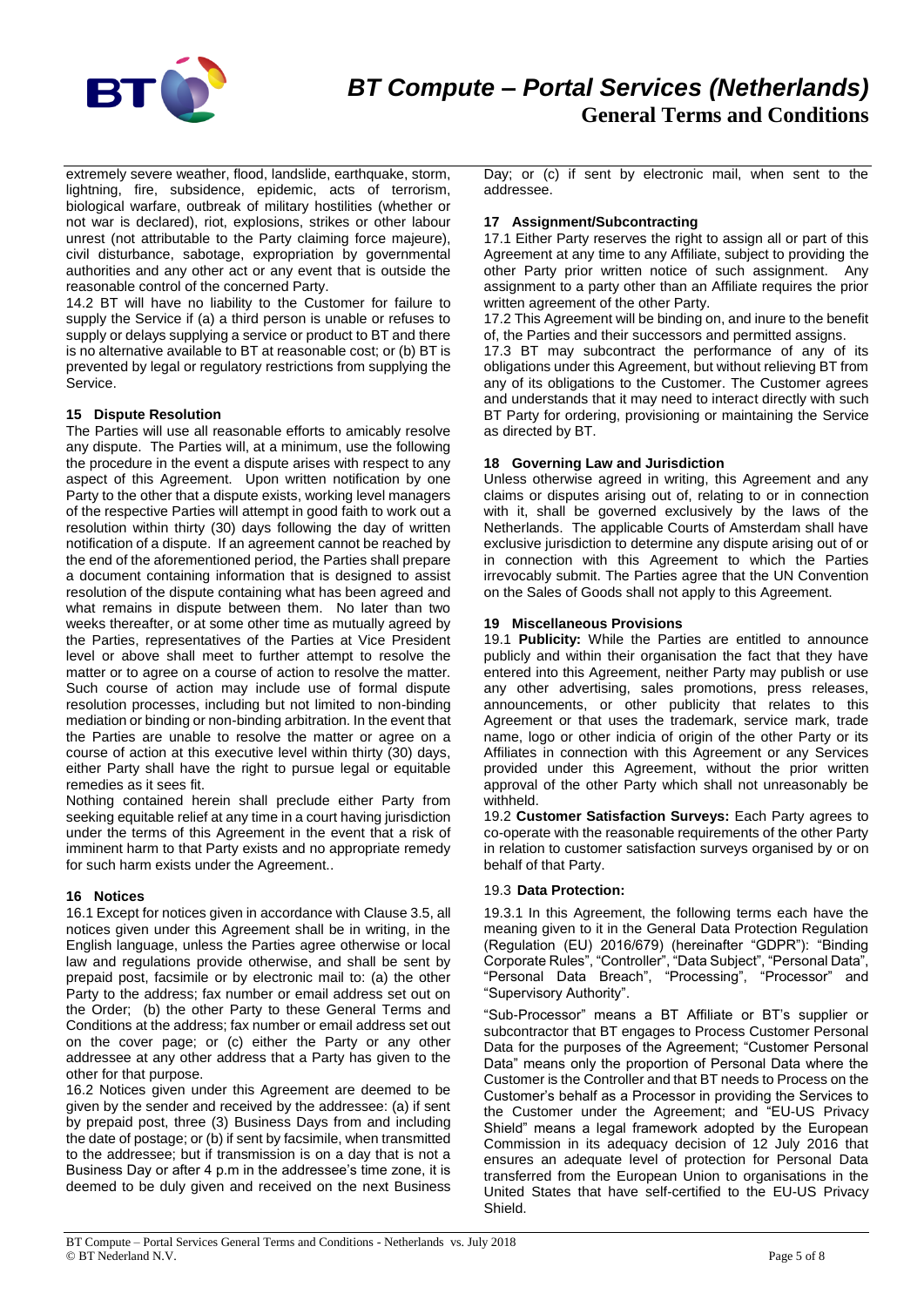

19.3.2 Notwithstanding any other provision in the Agreement, for BT to provide a Service, Personal Data may be:

19.3.2.1 used, managed, accessed, transferred or held on a variety of systems, networks and facilities (including databases) worldwide; or

19.3.2.2 transferred by BT worldwide to the extent necessary to allow BT to fulfil its obligations under this Agreement and the Customer appoints BT to perform each transfer in order to provide the Services provided that BT will rely on appropriate transfer mechanisms permitted by data protection legislation, including:

- (a) BT Group's Binding Corporate Rules (for transfers among BT's Affiliates);
- (b) agreements incorporating the relevant standard data protection clauses adopted by the European Commission; and
- (c) where applicable, the EU-US Privacy Shield.

19.3.3 BT may be both Controller and Processor under the Agreement.

- 19.3.4 Where BT acts as a Controller:
- 19.3.4.1 BT may collect, Process, use or share Personal Data with BT Affiliates and Sub-Processors, within or outside the country of origin in order to:
- (a) administer, track and fulfil Orders for a Service;
- (b) implement the Service;
- (c) manage and protect the security and resilience of any BT Equipment, the BT Network and the Services;
- (d) manage, track and resolve incidents with the Service as set out in the Schedule(s);
- (e) administer access to online portals relating to the Service;
- (f) compile, dispatch and manage the payment of invoices;
- (g) manage the Agreement and resolve any disputes relating to it;
- (h) respond to general queries relating to the Service or the Agreement; and
- (i) comply with applicable law.

19.3.4.2 BT will Process the Personal Data in accordance with applicable data protection legislation, as set out in the BT Privacy Policy and, where applicable, BT Group's Binding Corporate Rules; and

19.3.4.3 BT may, from time to time, contact the Customer Contact (as defined in the General Service Schedule), or other network, IT or procurement manager involved in the procurement or management of the Service, to provide additional information concerning the Service, or other similar services.

19.3.5 Where BT acts as a Processor:

19.3.5.1 the subject-matter, duration, nature and purpose of the Processing, the type of Customer Personal Data and categories of Data Subjects will be set out in the applicable Schedule;

19.3.5.2 in order to perform its obligations under the Agreement, BT will:

(a) Process the Customer Personal Data on behalf of the Customer in accordance with the Customer's documented instructions as set out in Clause 19.3.5.10, except where:

- (i) applicable law requires BT to Process the Customer Personal Data otherwise, in which case, BT will notify the Customer of that requirement before Processing, unless to do so would be contrary to that applicable law on important grounds of public interest;
- (ii) if an additional instruction or a change to the instructions provided by the Customer in accordance with Clause 19.3.5.10 infringes the data protection legislation, inform the Customer without undue delay and BT will not be required to comply with that instruction;
- (b) to protect the Customer Personal Data against a Personal Data Breach, implement technical and organisational security measures, that are appropriate to the risk represented by BT's Processing and the nature of the Customer Personal Data being Processed;
- (c) provide notice to the Customer without undue delay after becoming aware of a Personal Data Breach affecting the Customer Personal Data;
- (d) only use the Sub-Processors approved by the Customer by entering into the Agreement or in accordance with Clause 19.3.5.8; and
- (e) assist the Customer in its compliance with the data protection legislation, taking into account the nature of the Processing of the Customer Personal Data and the information available to BT, relating to:
	- (i) its obligation to respond to lawful requests from a Data Subject, to the extent practicable;
	- (ii) the security of the Processing of the Customer Personal Data;
	- (iii) notification of a Personal Data Breach affecting the Customer Personal Data to the Supervisory Authority or the Data Subjects; and
	- (iv) a data protection impact assessment as may be required by Article 35 of the GDPR and prior consultation with the Supervisory Authority,

and the Customer will reimburse BT's reasonable costs for this assistance except for the assistance set out in Clause 19.3.5.2 (e)(iii) where a Personal Data Breach affecting the Customer Personal Data occurred as a direct result of a breach of BT's obligations set out in Clause 19.3.5.2(b);

19.3.5.3 unless applicable law requires BT to store a copy of the Customer Personal Data, upon expiry or termination of the Agreement and at the Customer's option, BT will delete or return the Customer Personal Data within a reasonable time period and the Customer will reimburse BT's reasonable costs for this deletion or return of the Customer Personal Data;

19.3.5.4 BT will make available to the Customer the information demonstrating BT's compliance with its obligations set out in Clause 19.3.5, and, subject to thirty (30) days' notice from the Customer, allow for and reasonably cooperate with the Customer (or a third party auditor appointed by the Customer) to audit this compliance at reasonable intervals (but not more than once per year), so long as:

- (a) the audit will:
	- (i) not disrupt BT's business;
	- (ii) be conducted during business hours;
	- (iii) not interfere with the interests of BT's other customers;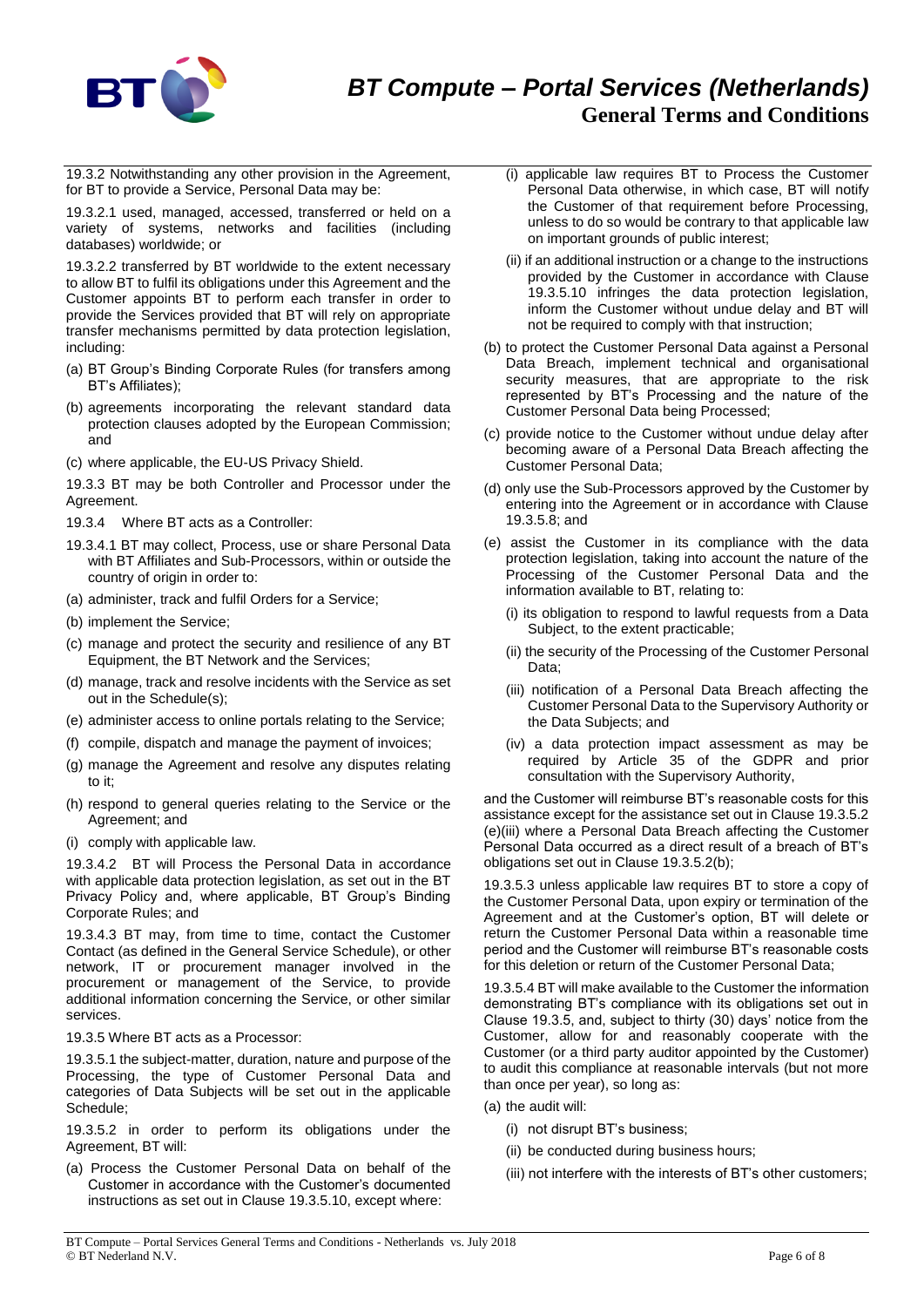

- (iv) not cause BT to breach its confidentiality obligations with its other customers, suppliers or any other organisation; and
- (v) not exceed a period of two successive Business Days;
- (b) the Customer (or its third party auditor) will comply with BT's relevant security policies and appropriate confidentiality obligations; and
- (c) the Customer will reimburse BT's reasonable costs associated with the audit and, where BT conducts an audit of its Sub-Processors to demonstrate BT's compliance with its obligations set out in Clauses 19.3.5, those of its Sub-Processors.

19.3.5.5 BT may demonstrate its compliance with its obligations set out in Clause 19.3.5 by adhering to an approved code of conduct, by obtaining an approved certification or by providing the Customer with an audit report issued by an independent third party auditor (provided that the Customer will comply with appropriate confidentiality obligations and not use this audit report for any other purpose);

19.3.5.6 BT will not disclose Customer Personal Data to a third party unless required for the performance of the Service, permitted under the Agreement or otherwise required by applicable law; and

19.3.5.7 BT will ensure that persons authorised by BT to Process the Customer Personal Data will be bound by a duty of confidentiality.

19.3.5.8 BT will inform the Customer of proposed changes to its Sub-Processors from time to time, either by providing the Customer with online access to intended changes, or by such other means as BT may determine and:

- (a) if the Customer does not object to the proposed change within thirty (30) days of the date of this notice, the Customer will be deemed to have authorised the use of the new Sub-Processors;
- (b) the Customer may object to the use of a new Sub-Processor by giving notice in accordance with Clause 16 documenting material and substantiated concerns that the Sub-Processor will not be able to comply with the data protection legislation; and
- (c) if such notice is received within the time required by this Clause, the Parties will address the Customer's objection in accordance with the dispute resolution set out in Clause 15 and BT may use the relevant Sub-Processor to provide the Service until the objection is resolved in accordance with Clause 15;

19.3.5.9 BT may use Sub-Processors in accordance with Clause 17 and will ensure that data protection obligations in respect of Processing Customer Personal Data equivalent to those set out in Clause 19.3.5 of the Agreement will be imposed on any Sub-Processors;

19.3.5.10 the Agreement contains the Customer's complete instructions to BT for the Processing of Customer Personal Data and any additional instructions or changes to the instructions will be incorporated into this Agreement in accordance with Clause 19.14 to take account of any resulting change in the Charges or the Service;

19.3.5.11 the Customer will comply with applicable data protection legislation and will fulfil all the requirements necessary for the provision of the Service by BT, including providing any notifications and obtaining any regulatory

approvals or consents required when sharing Personal Data with BT; and

19.3.5.12 the Customer will only disclose to BT the Personal Data that BT requires to perform the Service.

19.3.6 Where permitted by applicable law:

19.3.6.1 a Party in breach of the data protection legislation or this Clause 19.3 will be liable to the other for any losses, costs and liabilities (including those arising from claims) incurred or suffered by the other Party where those losses, costs and liabilities are caused by, or in connection with, that breach including where the Parties are jointly and severally liable; and

19.3.6.2 where the Parties are jointly and severally liable for a claim caused by Processing neither Party will make any payment or any offer of payment to any Data Subject (including third parties acting on behalf of any Data Subject) in response to any complaint or claim for compensation caused by or relating to the Processing of Personal Data, without the prior written agreement of the other Party.

19.3.7 Where each Party acts as a Controller in relation to the Processing of Personal Data under the Agreement, the Parties will not act as joint Controllers for the purposes of Article 26 of the GDPR in relation to such Processing.

19.3.8 If, in accordance with Clause 19.14, BT proposes amendments to the Agreement to reflect changes to BT's security measures, policies and processes to enable BT to comply with the data protection legislation, the Customer will act reasonably and in good faith to negotiate those amendments in a timely manner with BT.

# 19.4 **Legal and Regulatory Compliance:**

19.4.1 Each Party will comply with all laws and regulations that apply to its activities under this Agreement, including any that apply to the Services provided under this Agreement.

### 19.5 **Anti-Corruption and Bribery Act Compliance**:

In connection with any actions or activities associated with this Agreement or in connection with the relationship between the Parties, neither Party shall engage in any unlawful trade practices or any other practices that are in violation of any applicable law (including the U.S. Foreign Corrupt Practices Act, the U.K. Bribery Act of 2010) that prohibits bribery or similar activity. Each Party shall ensure that neither it nor its Affiliates, subcontractors and agents: either directly or indirectly, seek, receive, accept, give, offer, agree or promise to give any money, facilitation payment, or other thing of value from or to anyone (including but not limited to government or corporate officials or agents) as an improper inducement or reward for or otherwise on account of favourable action or forbearance from action or the exercise of influence; or fail to establish appropriate safeguards to protect against such prohibited actions. Each Party shall, upon request from the other Party, provide evidence of the steps being taken to avoid prohibited actions, including the establishment of policies, practices, and/or business controls with respect to these laws. To the extent permitted by the relevant authority, each Party shall promptly inform the other Party of any official investigation with regard to alleged breaches of the above laws that are related in any way to this Agreement.

19.6 **Capacity:** Each Party warrants that it has the necessary rights, licences and permissions to enter into and perform its obligations under this Agreement.

19.7 **Inducement:** The Parties acknowledge and agree that they have not been induced to enter into this Agreement by any representation, warranty or other assurance not expressly